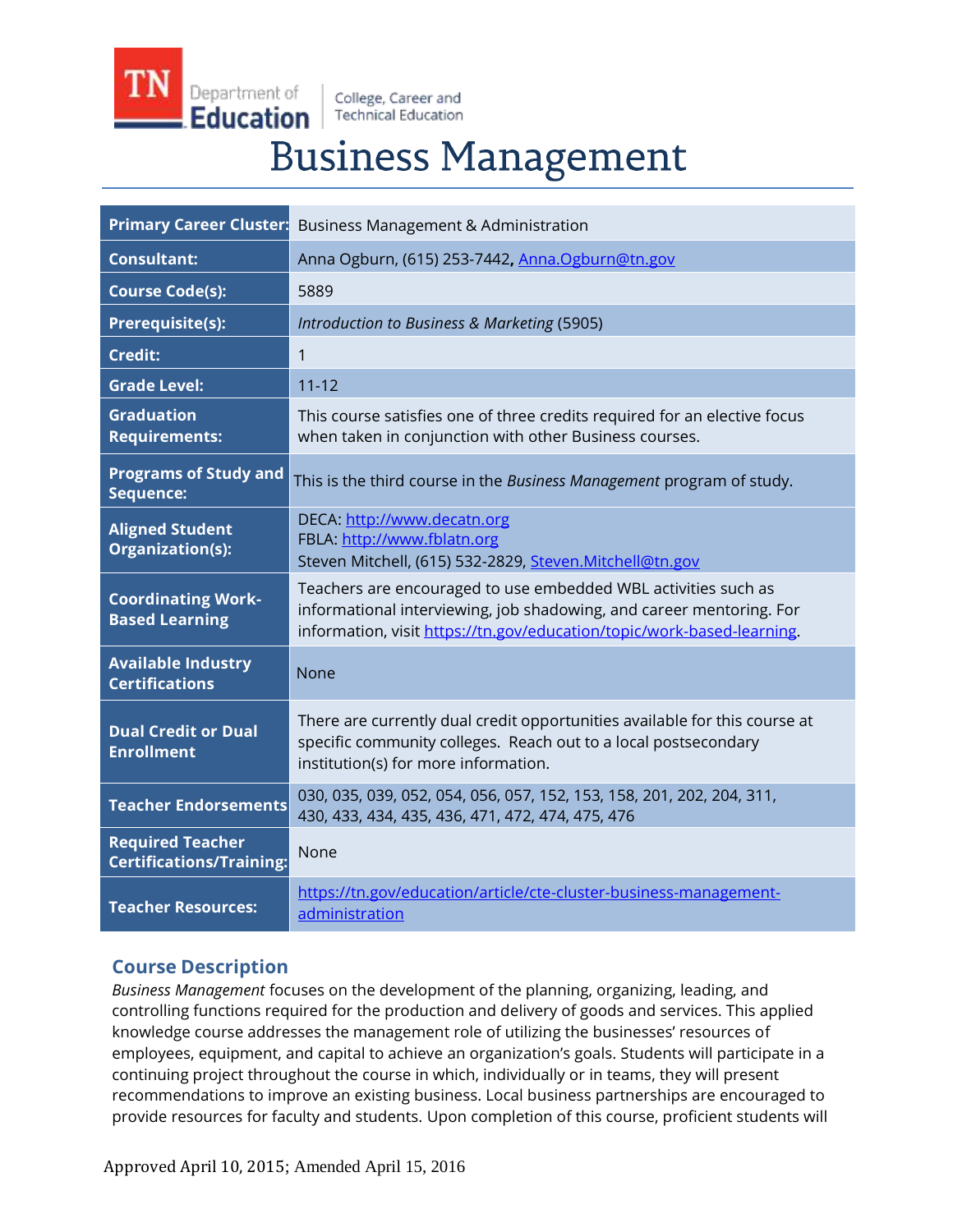be able to complete a full review of an existing business and offer recommendations for improvement as would a management consultant.

# **Program of Study Application**

This is a capstone course in the *Business Management* program of study. For more information on the benefits and requirements of implementing this program in full, please visit the Business Management & Administration website at [https://tn.gov/education/article/cte-cluster-business](https://tn.gov/education/article/cte-cluster-business-management-administration)[management-administration.](https://tn.gov/education/article/cte-cluster-business-management-administration)

# **Course Standards**

## **Role of Management**

- 1) Describe the management process and examine the functions of management (planning, organizing, leading, and controlling). Through review of case studies or news media, illustrate how concerns for the environment, an increasingly diverse workforce, globalization of the marketplace, and rapidly changing technology have impacted how businesses apply these functions.
- 2) Summarize characteristics of, and distinguish between, different management theories (such as scientific management, Total Quality Management (TQM), Ouchi's Theory Z, Six Sigma, etc.). Drawing on information from research, illustrate how economic, political, or cultural decisions influence management theories that have been applied in the business environment. For example, hypothesize how Maslow's Hierarchy of Needs affects theories of management.
- 3) Distinguish between historical management theories (such as Scientific Management Theory, Human Relations Movement, etc.) and modern management theories (such as Contingency Theory, Systems Theory, Chaos Theory, etc.) then compare and contrast similarities and differences. Discuss ways in which major historical events and dramatic shifts in societal processes and procedures have informed the evolution of management theories. Identify factors and variables that have influenced changes, progressions, and/or modifications to theories of management.
- 4) Research the management skills needed in today's business environment (such as goal setting, decision making, communications, delegation, technical skills, motivational and leadership skills). Through the analysis of case studies, discuss the role of business leaders who have been recognized for their influence on modern managerial approaches (such as Theory Z's William Ouchi, General Electric's Jack Welch, Hewlett-Packard's Carleton Fiorina, or Facebook's Sheryl Sandberg). Synthesize research to produce a profile of a strong candidate for a business manager, citing specific evidence from text.
- 5) Select a historical and a modern theory of management and develop a business plan for a proposed organization using each identified approach. Include a clear comparison of the two business plans with differences clearly defining and explaining the variables contributing to these variations. Create a graphic that illustrates each component of a business plan (such as executive summary, business description, products and services,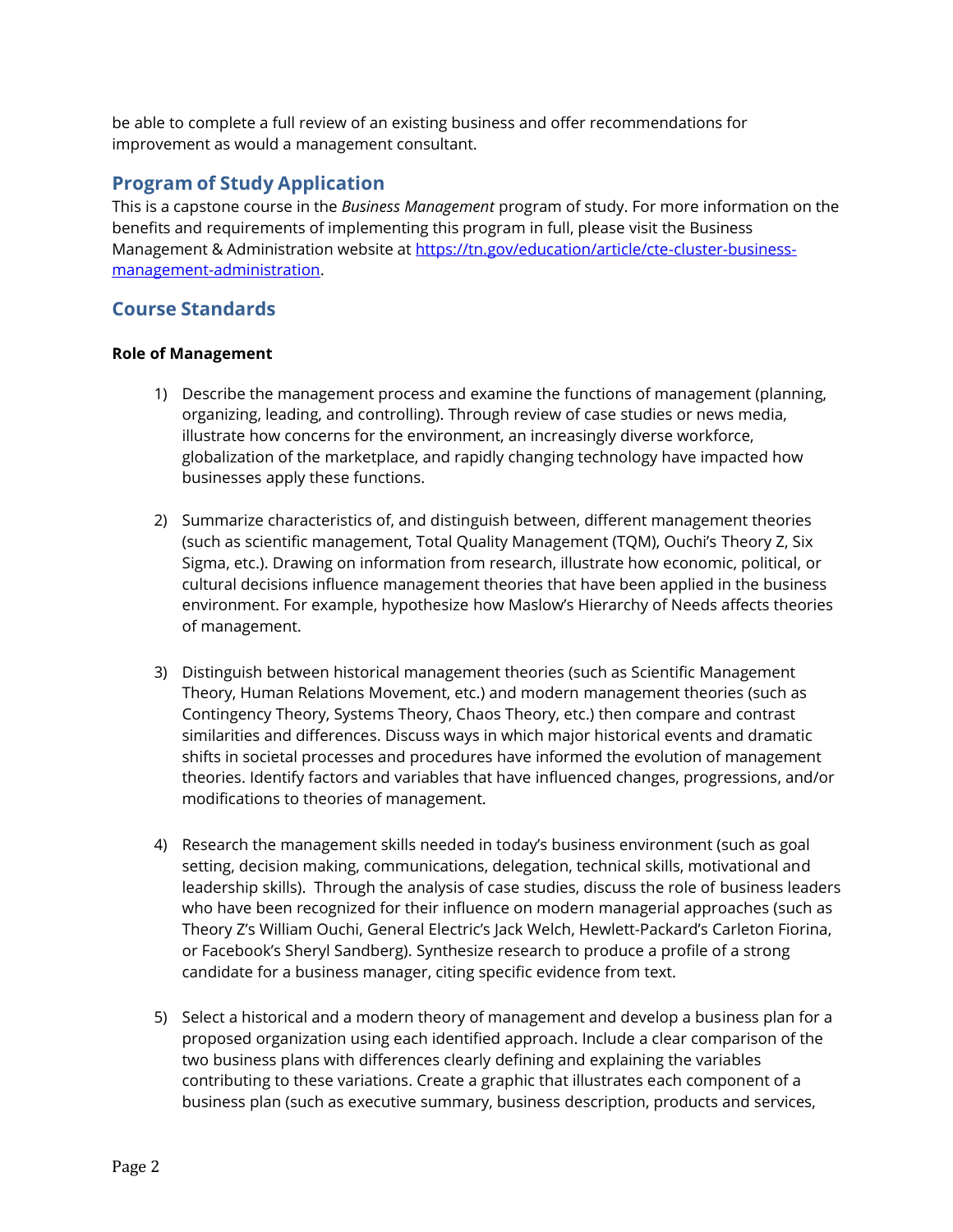etc.) which clearly distinguishes the differences between the plan using a historical theory and the plan using a modern theory.

## **Planning and Strategic Management**

- 6) Analyze the elements of sample business plans or business plan templates found in informational text, identifying and describing the purpose of common elements. Discriminate between elements that govern culture (such as vision, mission, core priorities and social responsibility) and those that may govern operational goals (such as market share, profitability, and product development).
- 7) Investigate and choose an existing business to research (individually or in teams) throughout the duration of the course. Describe the business' current target market, primary products or services offered, unique characteristics, current market position, and customer volume by summarizing available public documents about the business.
- 8) Design, write, modify and evaluate a business plan for the identified existing business. The business plan should include, but may not be limited to, detailed descriptions of products and/or services offered, risk analysis, short and long term profits, marketing plan, investment needed to start and maintain the business, plans to obtain working capital, legal licenses, and vendor contracts. Include a company organization chart, job description and skills needed of main employees, physical equipment and facilities required, and any future expansion plans.
- 9) Study benchmark indicators included in a SWOT (Strength, Weaknesses, Opportunities, and Threats) analysis and conduct a SWOT analysis of the selected business using data and evidence collected from personal interviews, observations, print articles, and internet searches. Citing specific data and evidence, make a claim about the business' most significant weakness(es), or area(s) of opportunity, to address throughout the duration of the course.

#### **Business Process Considerations**

- 10) Create a new, or recommend updates to an existing, mission statement for the selected business by summarizing information gleaned from personal interviews, observations, print articles, and internet searches about the specific aspirations, beliefs, and values of the company.
- 11) Conduct a PEST analysis (Political issues, Economic factors, Socio-cultural factors, Technology) of the selected business, including available geographic, demographic and economic data gathered from multiple authoritative sources. Based on the analysis, make a prediction about necessary factors which need to be considered in order to accurately address the businesses' most significant weakness(es) or area(s) of opportunity selected in standards 6.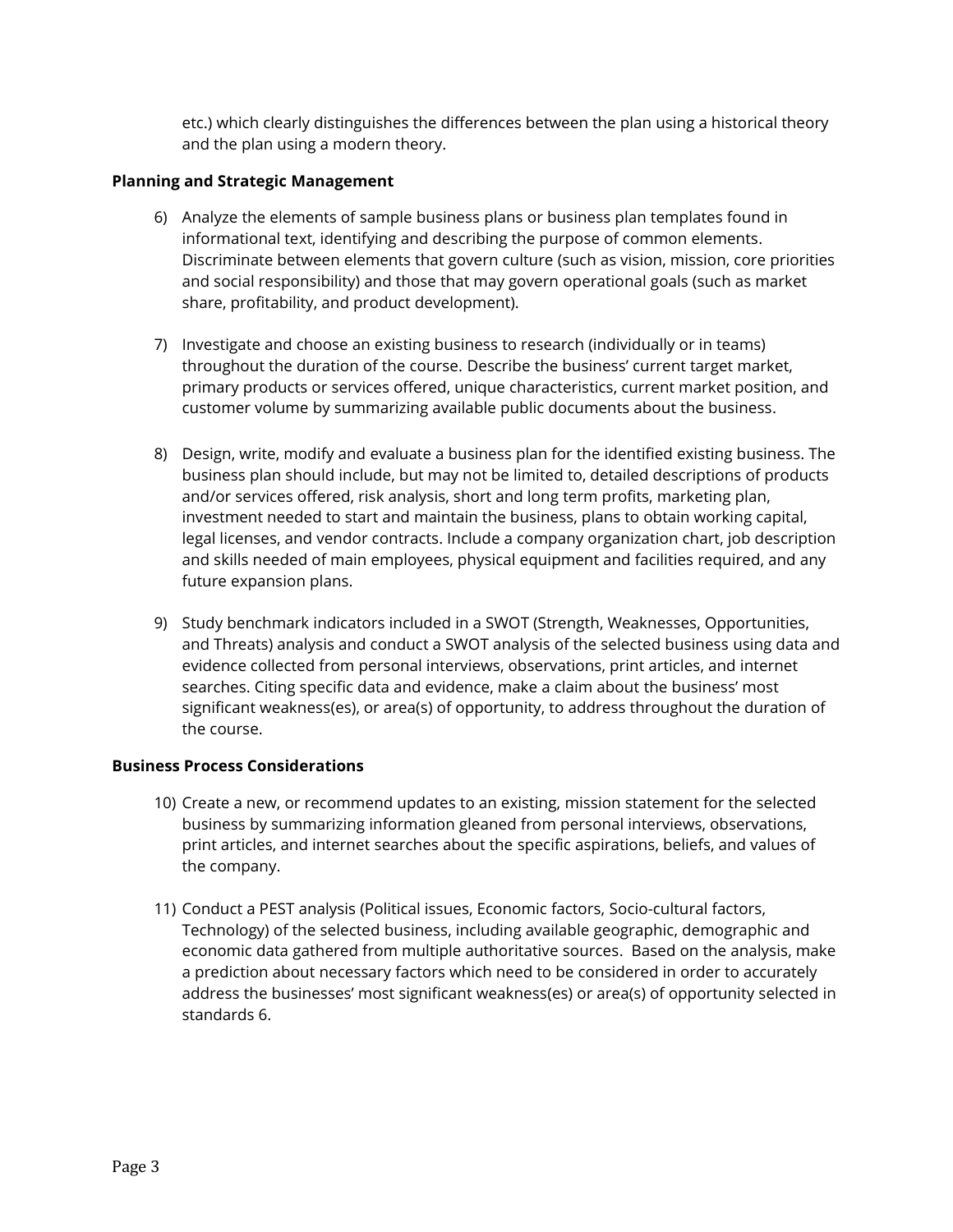#### **Marketing Considerations**

- 12) Identify up to five businesses that could be considered competitors of the selected business. Gather and summarize information about the competition succinctly in a chart, table, or graphic. Information may include variety of products available, location, prices, services, and other unique characteristics.
- 13) Make a claim about the current target market of the selected business, developing and supporting the claim and counterclaim(s) with data and evidence provided by the business and from research on potential competitors. Develop a detailed customer profile to summarize characteristics, including the BPI (Buying Power Index), for the target market.
- 14) Using previous research on the selected business and its competitors, describe typical prices in the industry for similar products or services, noting how the prices of the selected business compare to others. Summarize how businesses make and review pricing decisions based on four key market factors: cost and expenses, supply and demand, consumer perception, and competition. Analyze each factor for the selected business and summarize how each relates to typical organizational goals of earning a profit, gaining market share, and being competitive, noting where there are chances to address weakness(es) or capitalize on area(s) of opportunity identified in standard 6.

## **Organizational Considerations**

- 15) Describe advantages and disadvantages of the basic forms of business ownership (sole proprietorship, partnership, and corporation) and identify variations of basic forms of business ownership (franchise, limited partnership, cooperative, limited liability company, and S corporation). Determine which ownership structure is employed by the selected business and hypothesize why it was selected. Review copies of available partnership agreements, articles of incorporation or franchise contracts, noting characteristics important for successful operation of a given business.
- 16) Document existing operations plan of the selected business, describing location, hours of operation, customer accessibility, equipment, storage, and inventory needs, and current supply chain elements. Reviewing the most significant weakness(es), or largest area(s) of opportunity for the selected business determined in standards 6, make recommendations about changes to current plan to improve business operations. For example, recommending a new location to improve customer foot traffic.
- 17) Diagram and describe the organizational structure of the business by creating an organizational chart of existing positions and/or department in the business, paying close attention to documentation of job descriptions (including reporting structures), accurate number of employees, and any outsourced labor.
- 18) Identify applicable risks to the selected business (such as fire or flood damage or significant theft of inventory) and research available options for risk management, such as insurance. Make a claim about appropriate risk management strategies to employ to address the businesses' weakness(es) or area(s) of opportunity identified in standard 6, justifying claim with data and evidence from research.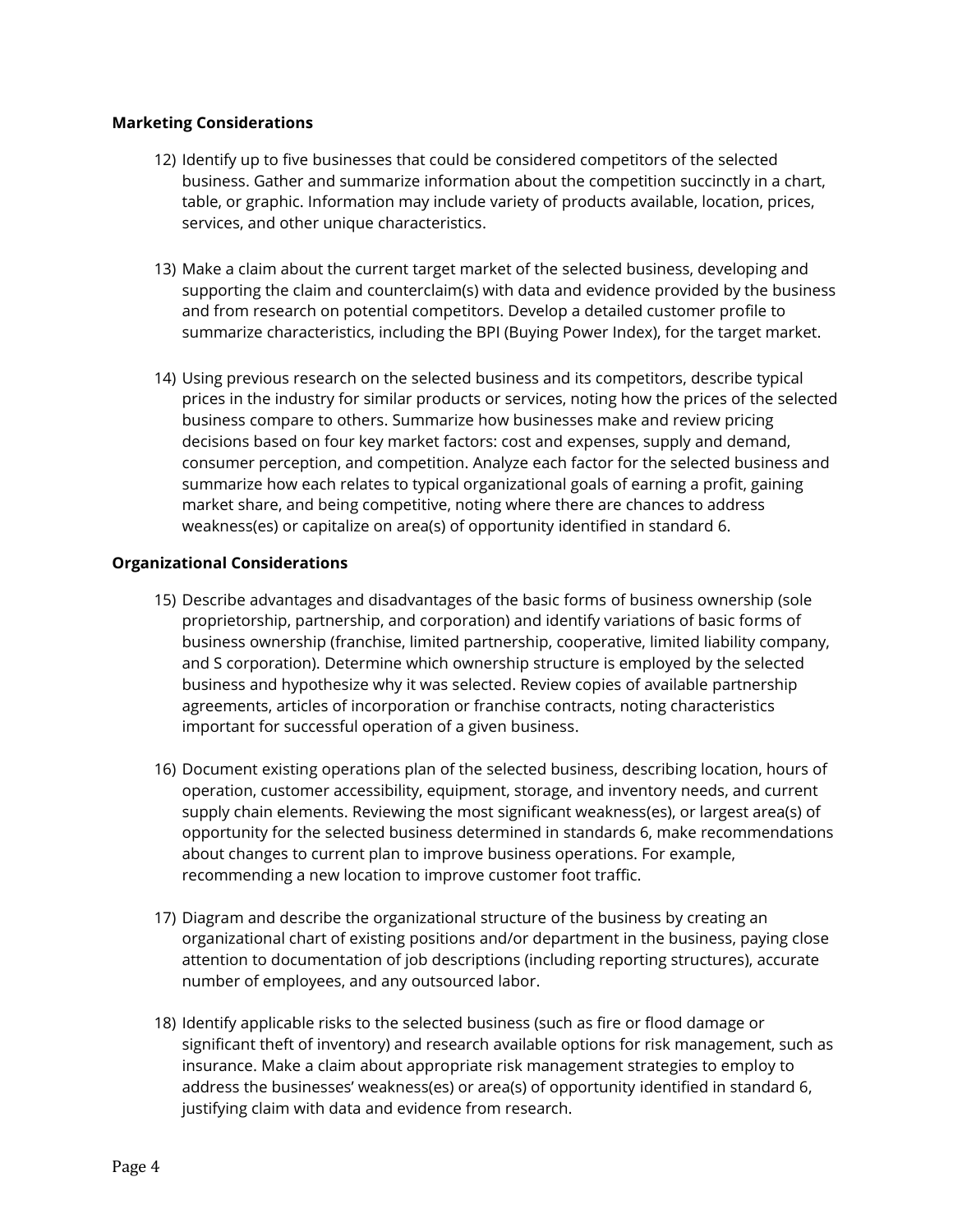- 19) Identify and list appropriate national, state, and local bodies governing the operations of the selected business. Review documentation to summarize federal, state, and local regulations and laws (such as environmental regulations, zoning or licensing requirements, and legal stipulations) that are necessary for the continued operations of the selected business.
- 20) Analyze the essential parts of a contract by reviewing sample contracts and researching the Uniform Commercial Code for basic commercial law. Request a copy of a contract in use at the selected business and review it to recommend potential areas for refinement or improvement.

## **Human Relations Considerations**

- 21) Create a new, or recommend updates to an existing, employee manual for the selected business by summarizing information gleaned from personal interviews, observations, print articles, and internet searches about the human resource policies and employee expectations of the company. Include the following:
	- a. procedures for employee hiring and release
	- b. orientation of new employees
	- c. performance assessments
	- d. handling grievances
	- e. compensation packages
- 22) Describe legal strategies used by labor and management (strikes, boycotts, layoffs, and lockouts) and illegal strategies used by labor and management (wildcat strikes, secondary boycotts, and preventing workers from forming unions). Conduct current event research highlighting recent activities involving labor and management disputes, drawing conclusions about the potential impacts of a labor and management strategy on the selected business, if any.

#### **Financial Considerations**

- 23) Interpret the data shown on financial statements (income statement, balance sheet, cash flow statement, and statement of net worth) of the selected business. Benchmark the business' financial position against others in the industry, by reviewing available public filing documents such as financial statements, annual reports, and statements to shareholders of national firms.
- 24) Evaluate various financial control tools such as budgets, audits, and financial ratios. Construct a TQM operations cost controlling matrix that includes costs, inventory tracking levels, and turnover rates of the selected business. Identify potential areas of improvement, especially as they relate to the identified weakness(es) and area(s) of opportunities outlined in standard 6.
- 25) Assess the short-term and long-term financial needs of the selected business, attending to details about the current ownership structure. Evaluate advantages and disadvantages of